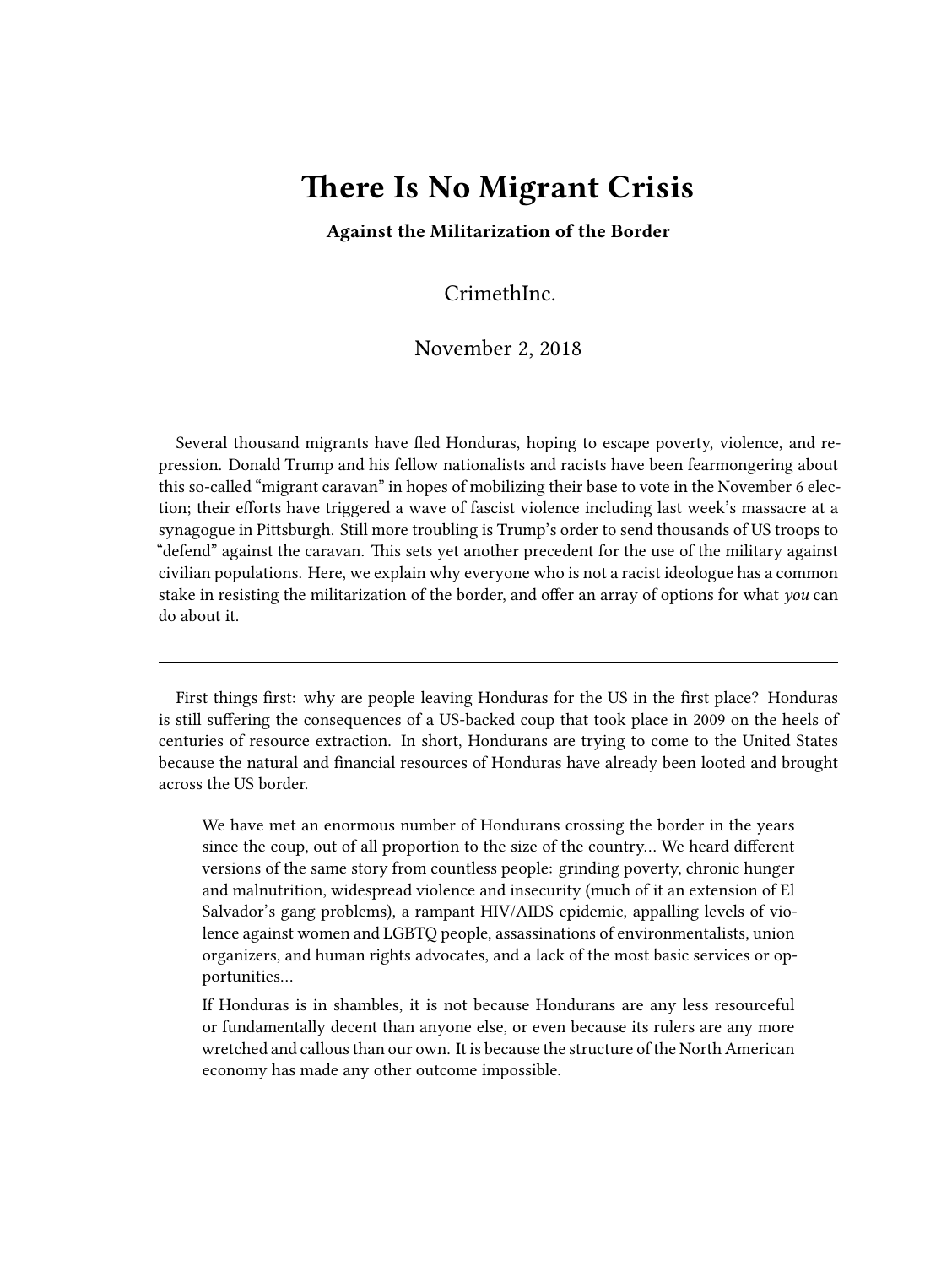#### -*No Wall They Can Build,* July 2017

The conditions that are forcing refugees to flee Honduras are part of a much wider pattern. In the quarter of a century since the passing of the North American Free Trade Agreement (NAFTA), globalized capitalism has inflicted grievous damage on the biosphere, indigenous populations, and workers' rights. Industrial production has shifted to the parts of the world where labor is cheapest, while structural adjustment programs have made it impossible for governments to maintain any sort of social safety net; from the United States to Honduras and Bangladesh, this has created a race to the bottom.

The combination of globalized financial speculation and militarized borders has increased the pace at which capital flows while exacerbating the ways that citizenship functions as a caste system limiting who can move freely, dividing the world into zones of exploitation and zones of accumulation. This benefits capitalists who aim to maximize their profits, but it doesn't benefit the majority of workers—not even the ones in the wealthiest countries, because they still have to compete with workers in other parts of the world to see who can sell themselves the cheapest. In this context, it's no longer possible for laborers to gain leverage by organizing on the level of a single factory, or even a single country; the global market simply routes around resistance to find a more exploitable population. If we want to defend our interests as workers, we have to make common cause with everyone else around the world who is exploited.

That means that labor organizing has to begin by opposing the border—not just as a line on a map, but above all as a social division that cuts through the population of every country, segregating those with citizenship and travel privileges from those who are denied them. Just like racial divisions, the border serves to prevent workers from uniting to defend their interests against those who exploit them.

Trump has pretended to be critical of neoliberal free trade, but in practice, he has just introduced a more xenophobic and oppressive version of the policies of his predecessors. This is the one-two punch of the complementary Democratic and Republican agendas: the Democrats have paved the way for the neoliberal order that is steadily concentrating wealth, while the Republicans are intensifying the violence that preserves that order. The Democrats introduced NAFTA, forcing millions to flee financial collapse in Mexico to seek precarious work at illegally low wages in the United States, and the Republicans are escalating police and military operations against those precarious undocumented workers—ensuring that they are divided from the other workers who would have to organize with them in order for *anyone's* conditions to improve.

The caravan from Honduras is nothing new—people have been fleeing to the US from Honduras and other parts of the world for decades. In fact, the undocumented population of the US reached its peak over a decade ago and has been declining ever since. What's more, a great part of those staying in the US "illegally" are not sneaking through the desert in the middle of the night, but coming into the country via legal work visa programs, then remaining afterwards. Of those who *do* cross illegally through the desert, roughly half of them are longtime residents of the United States who are simply trying to return to their jobs and families. And, as has been widely documented, immigrants engage in *less* criminal activity than the rest of the population.

So there is no migrant crisis. If anything, the fear of mass deportations has impacted the US economy, as agricultural industries that rely on migrant labor are experiencing difficulty recruiting enough workers. Trump's rhetoric about an "invasion" requiring military intervention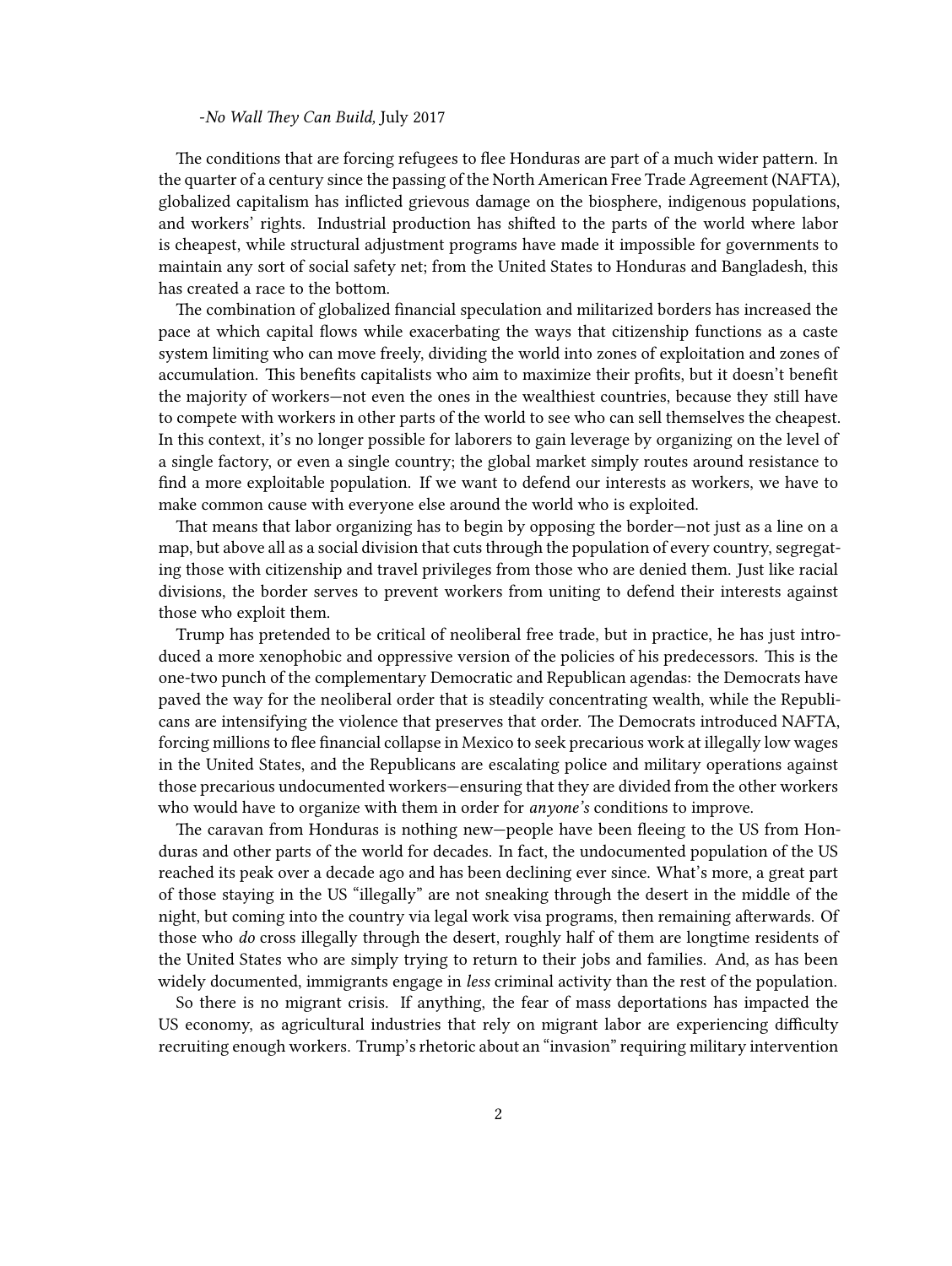is blatantly dishonest. It's obvious to his supporters as well as his critics that his real agenda here is not economic but ideological.

Despite his laughable campaign promises to bring factory jobs back to the United States, Trump knew from the start that he could not build a time machine and transport the white working class back to 1950. Nor did he intend to do anything to redistribute wealth to the white working class; thus far, all his financial policies have only served to speed the pace at which capitalists like himself are plundering them along with everyone else. What he *can* do to placate white male workers, however, is adjust the distribution of *violence,* focusing it even more against people of color, undocumented people, women, and queer and trans people than it already is today.

This is how we must understand Trump's promises to "build the wall," block the caravan, and strip citizenship from the children of the undocumented. All of these are intended to buy the allegiance of white people, even desperately poor white people, by giving them scapegoats at whom they can channel their frustration. The #MAGAbomber attacks and the massacre in Pittsburgh are not unwanted side effects, but an essential part of this program.

Fascists, white nationalists, and nativists desperately need an enemy to rally people against; their false notion of community only makes sense when they can define themselves by contrast with an Other. They are pushing for "strong borders" as a way to revive identities such as whiteness and patriotism that are fundamentally based on exclusion. If the caravan did not exist, they would have to find another threat to mobilize around.

Their project is not particularly popular with the majority of the population. This is why the lone-wolf killers, militias, and paramilitary outfits are necessary—not just to terrorize the opposition, but above all to shift the Overton window regarding what sort of discourse is acceptable. For his part, Trump's strategy is always to push the envelope to see how much he can get away with.

And this brings us to his order to deploy thousands of troops at the border. This signals the enlistment of the US military in Trump's strategy to preserve capitalism by inflaming the divisions within the population that suffers from it.

In the  $21<sup>st</sup>$  century, the chief role of the military has not been to fight wars, but to carry out counterinsurgency measures. This was already clear in the wars in Afghanistan and Iraq, which chiefly pitted the US military against the civilian populations of those countries. It became clearer still when US military personnel and private contractors who had patrolled Kabul and Baghdad were brought back to the United States to occupy Ferguson and Baltimore.

Just as it has been necessary to deploy troops around the world to secure the raw materials that keep the economy afloat, it is becoming necessary to deploy troops in the US to preserve the unequal distribution of resources at home. Just as the austerity measures pioneered by the IMF in Africa, Asia, and South America are appearing in the wealthiest nations of the first world, the techniques of threat management and counter-insurgency that were debuted against Palestinians, Afghanis, and Iraqis are now being turned against the populations of the countries that invaded them. Private military contactors who operated in Peshawar are now working in Ferguson, alongside tanks that rolled through Baghdad. For the time being, this is limited to the poorest, blackest neighborhoods; but what seems exceptional in Ferguson today will be commonplace around the country tomorrow.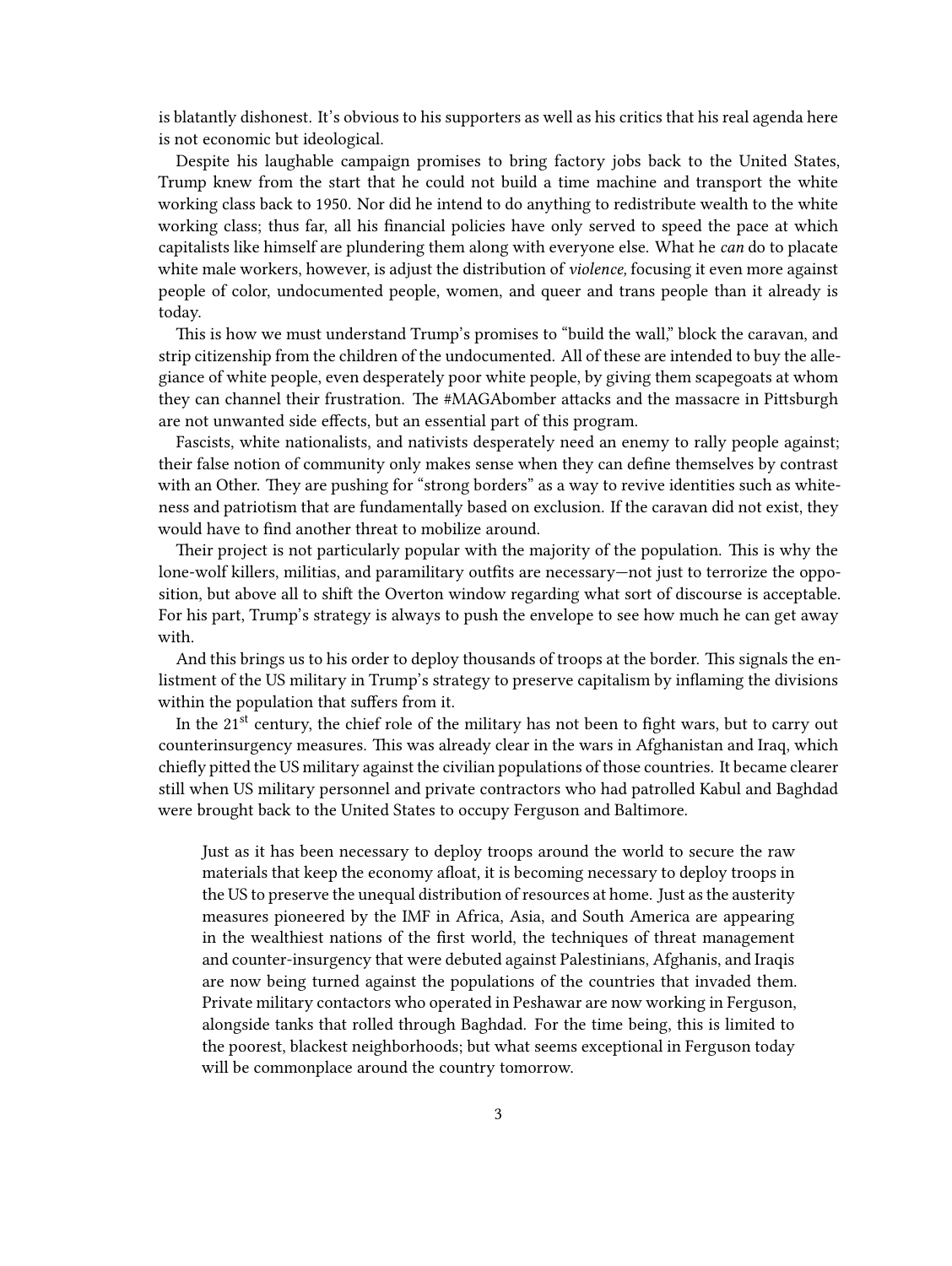#### -"The Thin Blue Line Is a Burning Fuse," November 2015

If it becomes normalized for US troops to occupy unruly cities within the territory of the United States and to intervene at the border against unarmed civilians, it will be only a matter of time before those troops are deployed against other populations as well. First they came for poor Black communities—then they came for the Muslim immigrants—then they came for the undocumented immigrants… this list will continue to grow, eventually even including white liberals, if things go far enough. The less backlash there is about the deployment of troops at the border, the faster this process will proceed.

Trump and his supporters are trying to put the precedents in place for a future in which their notion of order will be maintained by open, brutal force involving every weapon and every institution of the state. Even if you don't identify with refugees on the receiving end of colonialist oppression, even if you don't recognize opposition to the border as a necessary step towards updating the labor movement for the  $21<sup>st</sup>$  century, you have every reason to recognize this as your own fight. Words and sentiments are meaningless here—we have to act in solidarity with those on the other side of the border.

Trump and his cronies are hoping that people will *disapprove* of his administration's activities, or perhaps just vote against them, without taking any concrete action to make it impossible to implement them. But only direct action can be effective against an administration that views protests, negative press coverage, and "speaking truth to power" simply as opportunities to rally Trump's base. We demonstrated the efficacy of direct action with the airport blockades at the opening of his term—and again, to a lesser extent, with the ICE occupations over the summer of 2018. Both served to force Trump to abandon at least a part of his agenda. We have leverage, should we dare to use it.

What does it look like to resist the militarization of the border? Some may travel to the border to be there when troops are deployed, or when the caravan arrives. But the border is everywhere—everywhere that an ICE facility operates, everywhere immigrants live in fear of being snatched from their families. Even if you can't travel, you can take meaningful and effective action wherever you are.